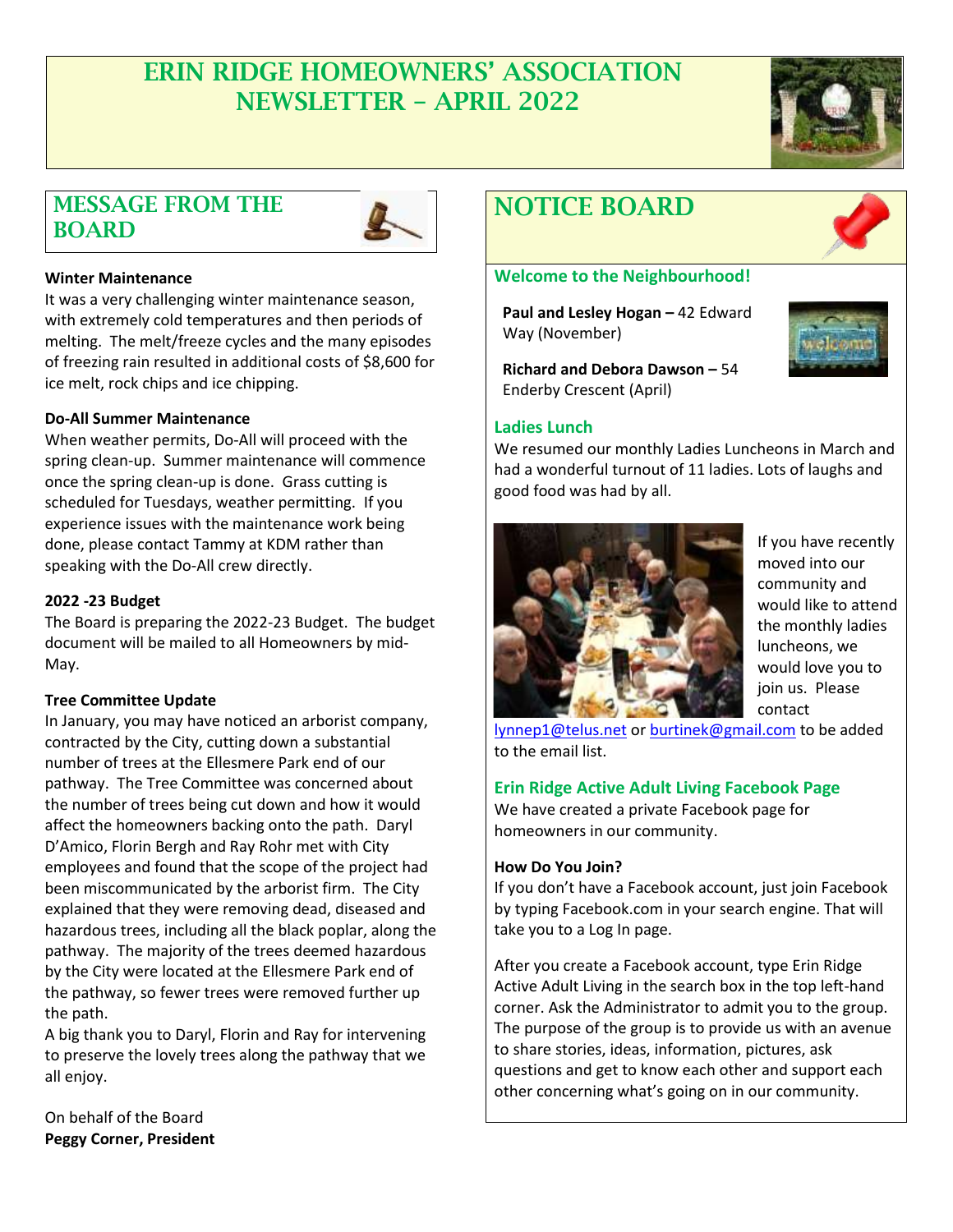# HOMEOWNER PROFILE



## Crimson Star – Rocket Man

Crimson *and his wife Christine moved into 3, Enderby Crescent in October 2021. Crimson has a couple of unusual, but interesting hobbies, one of which he is willing to share. Namely "Model Rocketry".* 

I became interested in model rocketry while a Boy Scout, attending the 50th Anniversary Jamboree in Colorado Springs, in 1960. There was a model rocket launch that introduced many of us to what was, back then, a new hobby. My family moved to California that year, and several years later I started a rocket club with some high school friends. We soon acquired sponsorship from the Rocket Research Institute, a group of engineers and professionals from Aerojet who provided facilities and supervision to student rocketeers. We would build our rockets in Sacramento, then drive into a remote area of Nevada to launch them.



People who build rockets using metal and/or mix their own rocket propellants are usually called amateur rocketeers. Model rocketeers do not use any metal in their rockets and only use rocket motors manufactured commercially.

After high school, I moved to Los Angeles and participated in amateur rocketry activities with the Reaction Research Society for several years. I was attending Northrop Institute of Technology on a parttime basis, which wasn't enough to protect me from Uncle Sam. I soon found myself in the Army, stationed at the 8th Radio Research Field Station in Vietnam. I wasn't even old enough to vote.

By the time that I returned to real life, amateur rocketry had ground to a halt due to various laws restricting the activity. I lost interest, moved to Vancouver, and got a job helping to build and operate the TRIUMF cyclotron at UBC.

Model rocketry was also under legal pressure, but the manufacturers and the model rocketeers fought back and eventually sorted out the federal and local laws, which were adapted for Canada without much fuss.

Several years ago, members of the Edmonton Rocketry Club started launching their model rockets here in St. Albert. I knew one of the members, whom I had worked with at the old Alberta Corporate Service Centre. Model rocket technology has marched forward, and today these rockets fly much higher than most amateur rockets from the 60's. I joined and flew one rocket before COVID came along but am currently building a second rocket. The ERC now launches rockets from a large field in Calmar, with the next event scheduled for April 23. Check them out at:

<https://www.edmontonrocketry.net/>

## **Ladies Book Club**



We've enjoyed several meetings since the beginning of December, having had interesting and informative discussions – not solely about books we'd read but also about related topics and some of the authors. We haven't had one specific book to read each month, which meant having a number of different titles across a variety of genres to discuss. While we have talked about various aspects of the books, our conversations were informal, not based on an agenda or extensive literary analysis. Often books were exchanged among us – having given us a chance to share books. We are currently a group of six, happy to welcome a few more members. If you are interested in joining us for our next meeting on May 4, please contact Deb: [dscarlyle2016@gmail.com](mailto:dscarlyle2016@gmail.com) or 780 419 3211.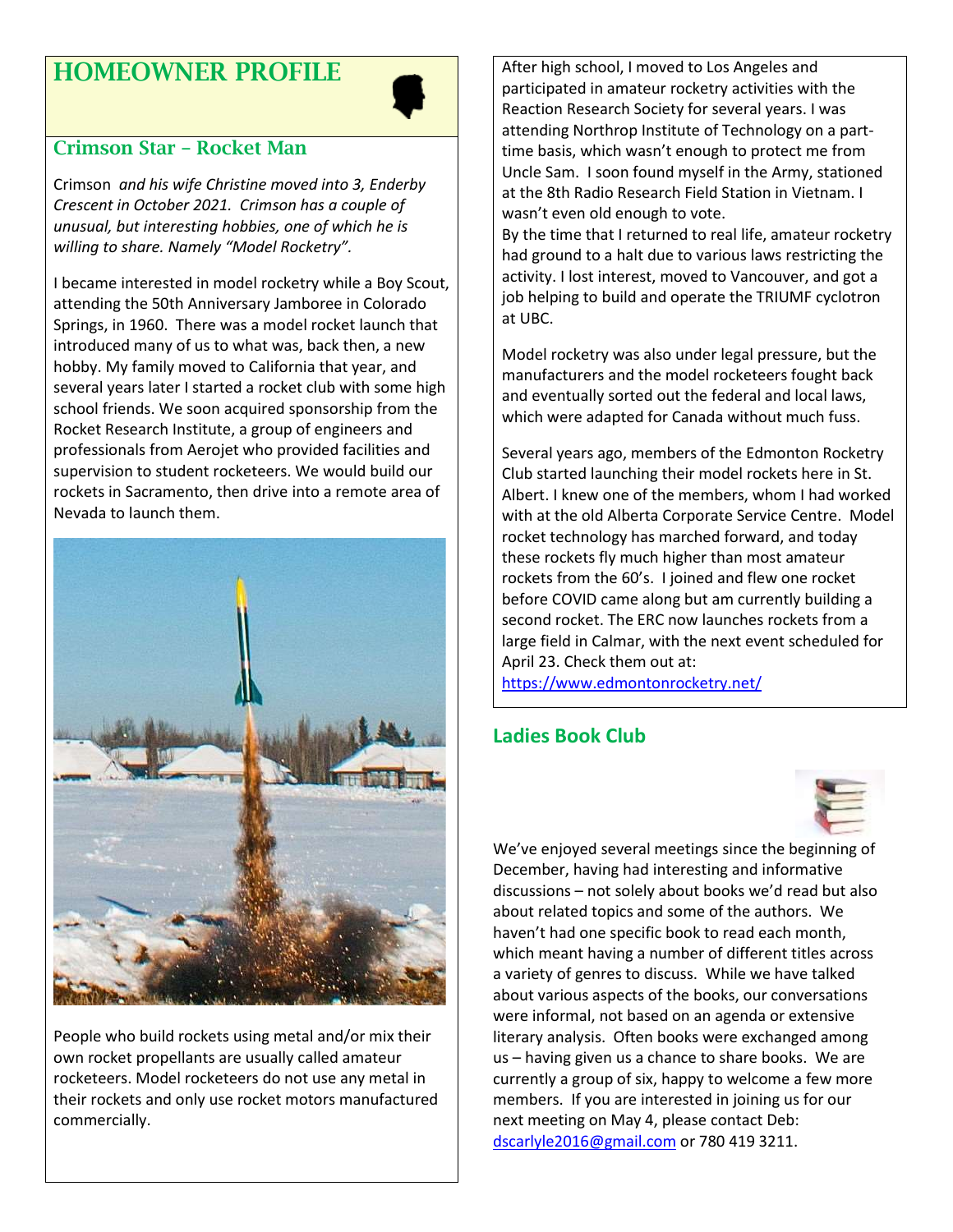

### **Blue Recycling Bags**

Regarding the placement of blue recycling bags, the City asks that there be one metre (3 ft) of spacing on all sides of each cart. This means the Blue Bag should be placed one metre from your bin.

Other helpful information from the City of St. Albert's website regarding Blue Recycling Bags:

- Corrugated cardboard can be flattened and placed underneath the Blue Recycling Bag
- Please keep the cardboard dimensions to a maximum of 3 ft by 3 ft
- There is no limit to the number of Blue Recycling Bags a household can set out
- Blue Recycling Bags must not exceed 15 kgs (33 lbs) per bag
- Please remember to place the bags out by 7:00 a.m. on your household's waste collection day
- Items put in the Blue Bag must be empty, clean, and dry. No food or liquid residue
- Numbered triangles on items do not mean the item is recyclable, but that it is made with plastic content
- A "handy" tip you can recycle lids the size of your palm or larger. Anything smaller, such as bottle caps and pumps should be placed in the Brown Garbage Cart. These items are too small and will fall between the equipment at the recycling facility.

To learn more about what is accepted in the Blue Recycling Bag, please see the "What Goes Where?" Sorting List on the City's website: **<https://stalbert.ca/home/waste/>**

## **Metal railings on the front porch**

The rust cleans off pretty well with the gentle use of a Mr. Clean spongy piece. The Mr. Clean piece is made of compressed grit but doesn't seem harsh enough to affect the hard coating on the railing. That is not the case on other surfaces, so be aware.

## **Landscaping Changes**

If you are planning to replace or remove trees, or make any changes to your landscaping this summer, remember you must submit an Application for Project Approval form (APA) to KDM. The form can be printed from our website:

[https://www.erinridgeaalhoa.com/association](https://www.erinridgeaalhoa.com/association-documents.html)[documents.html](https://www.erinridgeaalhoa.com/association-documents.html)

## **Acknowledging Those Who Have Served on the Board of Directors**

The first Board of Directors of Erin Ridge Active Adult Living Homeowners' Association was elected on July 15, 2002. That inaugural Board was comprised of:

Mary Smith \* Ron Majeau Jim Henderson Ray Rohr \* Bryan Liden

Ray Corner \* Sophia Podloski

The following Homeowners have served at least one term on subsequent Boards, many of them serving for multiple years:

| Ken Kachulak              | l |
|---------------------------|---|
| Linda (Bonar) Thiesen     | J |
| Florin Bergh *            |   |
| Ray Rouault*              | l |
| James Campbell            |   |
| <b>Sharon Hamilton</b>    | E |
| Warren Wrigglesworth      | F |
| Glenna Majeau             | F |
| Ron Johnson               | l |
| <b>Frank Nesbitt</b>      | E |
| Daryl D'Amico             | F |
| Jeanine Cloutier          | J |
| <b>Evelyn Grant</b>       | L |
| Art Kendall               |   |
| <b>Gordon Mittlestadt</b> | ( |
| James Terry               |   |
|                           |   |

Larry Rodewolt an Alexander rene Clark Lorne Howell \* Lynne Murk Elaine Tully Ron Ponich Paul Boutin Loretta St. Arnaud Bob Gabourie Peggy Corner \* ody Reekie Lynne Perry Larry Bodnarchuk Clemens Imgrund Doug Demers

\* Identifies those who have served as President of the Homeowners' Association

## **The Little Library**

During lockdown, usage of our little library by members of our community and the general public increased considerably. A big "Thanks, much appreciated!" to Mike and Irene, who continued to sort, cull and organize the books so that there was a variety of genres neatly displayed for easy access.

We can help Mike and Irene when we visit by tidying the books and removing those that are crowded or not in good repair.

While the "Men at Work" did some work on the library last summer, Mike has a few more repairs on his to do list. We thank him in advance for work that will happen in the coming months.